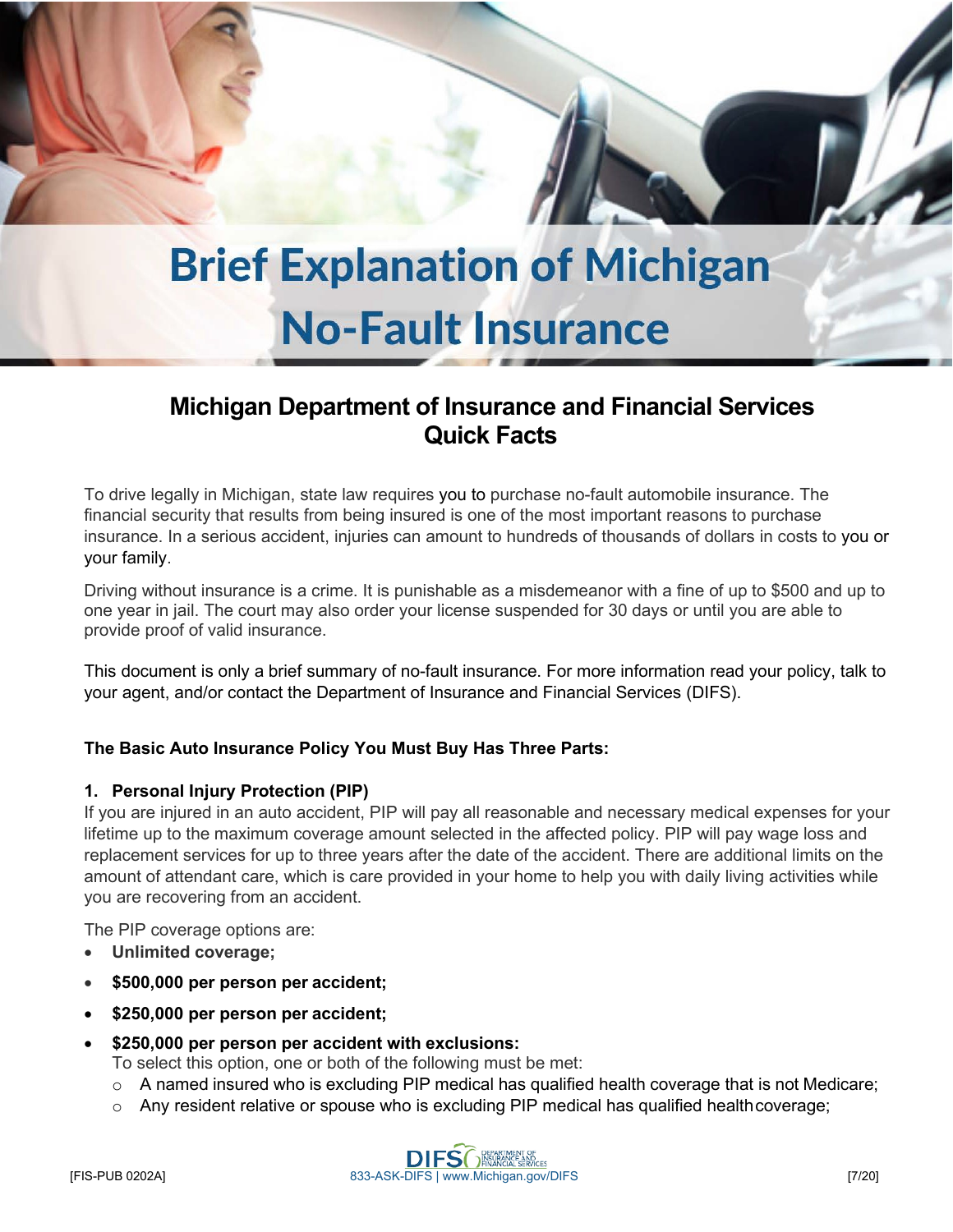#### • **\$50,000 per person per accident:**

To select this option, both of the following must be met:

- o The applicant or named insured is enrolled in Medicaid; AND
- o Any spouse and all resident relatives have qualified health coverage, are enrolled in Medicaid, or are covered under another auto policy with PIP medical coverage;

#### • **No medical PIP coverage:**

To select this option, both of the following must be met:

- o The applicant or named insured has coverage under both Medicare Parts A and B; AND
- o Any spouse and all resident relatives have qualified health coverage or are covered under another auto policy with PIP medical coverage.

You must choose the level of PIP medical coverage you wish to have under your auto policy. If you do not make a selection your policy will be issued with unlimited PIP medical coverage and you will be charged the appropriate premium for this unlimited coverage.

#### **2. Property Protection (PPI)**

No-fault will pay up to \$1 million for damage your car does in Michigan to other people's property, such as buildings and fences. It will also pay for damage your car does to another person's properly parked vehicle. It does not pay for any other damage to cars.

#### **3. Residual Liability Insurance - Bodily Injury and Property Damage (BI/PD)**

Michigan's no-fault insurance protects insured persons from being sued as the result of an automobile accident, except in certain situations. This includes when the injured party does not have enough coverage to pay for treatment or payment must be made to compensate someone that was killed or seriously injured. This portion of your automobile insurance policy will pay up to your coverage limit amounts if you are found legally responsible for damages in the following situations:

- You cause an accident in Michigan in which someone is killed, seriously injured, or permanently disfigured;
- You are involved in an accident in Michigan with a non-resident who is an occupant of a motor vehicle not registered in Michigan;
- You are involved in an accident in another state; or
- For up to \$3,000 if you are 50% or more at fault in an accident which causes damages to another person's car which are not covered by insurance.

Your required minimum coverage no-fault policy will pay up to certain amounts if you are found legally responsible. Although you may purchase coverage with different limits by speaking with your agent or company, the default coverage is:

- Up to \$250,000 for a person who is hurt or killed in an accident.
- Up to \$500,000 for each accident if several people are hurt or killed.
- Up to \$10,000 for property damage in another state.

#### **Protect Yourself and Your Family**

If you are responsible for injuries to another person, you may be liable for damages for their pain and suffering, as well as the costs of their medical and other care that exceed their coverage under their auto insurance policy. The bodily injury liability limit of your policy will pay for such damages, but only up to the

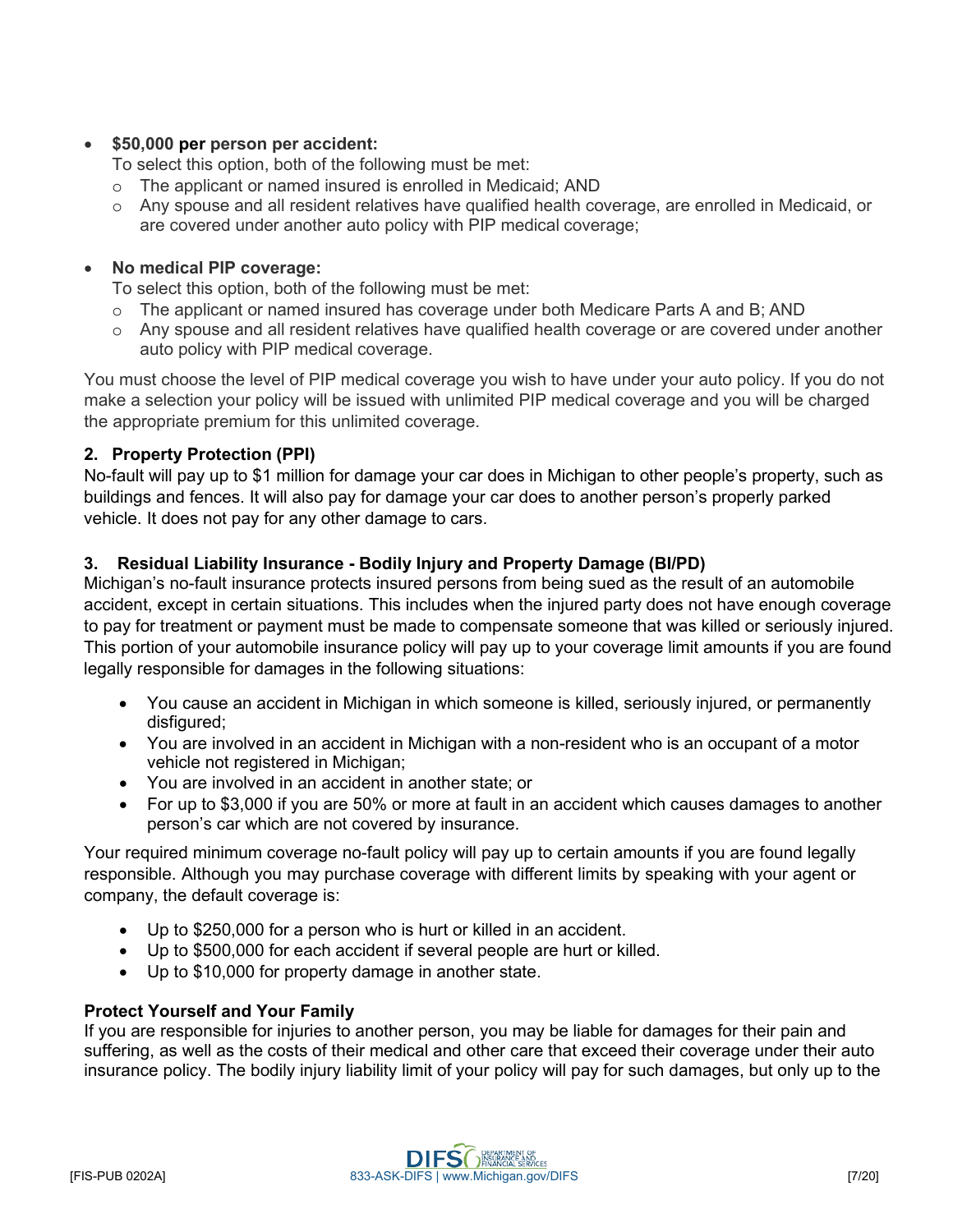amount of the limit you choose. You will be required to pay any amount over the limit you choose. This amount could be substantial and may lead to severe financial consequences.

You may consider speaking with your insurance agent or auto insurance company on the options available to you as well as consulting a legal and financial advisor(s) to determine how to best protect your assets and income.

### **A No-Fault Policy Covers the Whole Family**

A no-fault policy covers all family members living in your household. PIP benefits will be paid even when a family member is a passenger in another person's car or is a pedestrian when an accident takes place. It will also cover a motorcyclist who is hurt in an accident involving your car up to the limit of coverage selected under your policy.

#### **Three Optional Coverages You May Want to Buy**

There are several types of coverage that you can choose to buy in addition to the required no-fault insurance. Three of the most common types of extra insurance are described on this page.

#### **1. Collision and Comprehensive Insurance**

Your no-fault insurance DOES NOT pay for repairs to your car if it is damaged in an accident. If your car is properly parked and hit by another car, the other driver's no-fault coverage will pay for the damage to your car. Except for this one situation, the only kinds of auto insurance that will pay for repairs to your car are collision and comprehensive coverage.

- Collision coverage pays for repairs to your car when it is damaged in a crash. There are three basic kinds of collision insurance to choose from: limited, standard and broad form. The chart on the next page describes each type and what it covers. The deductible mentioned in the chart is the amount of money you agree to pay toward the cost of repairs before the insurance company steps in and pays the remainder. The larger the deductible, the lower the cost of your collision insurance.
- Comprehensive insurance pays for your car if it is stolen or for repairs if it is hit by a falling object, collides with an animal, or is damaged in a fire, flood or by vandals.

If you have an older car, you may not want collision and comprehensive coverage. If your car is financed, the company that loans you the money may require that you buy collision and comprehensive coverage.

#### **2. Limited Property Damage Liability Insurance - "Mini-Tort"**

Most companies offer coverage for the \$3,000 liability mentioned in the section on residual liability insurance.

#### **3. Towing and Rental Car Coverage**

Towing and Rental Car Coverage is available from most insurance companies and generally covers or reimburses the cost of towing and/or a rental car for covered events (accident, breakdown, flat tire, etc.). The cost is usually small in relation to the total policy premium.

Alternatively, many insurance agencies offer memberships into clubs that offer these types of benefits to their members. These clubs generally offer limited reimbursement for the same types